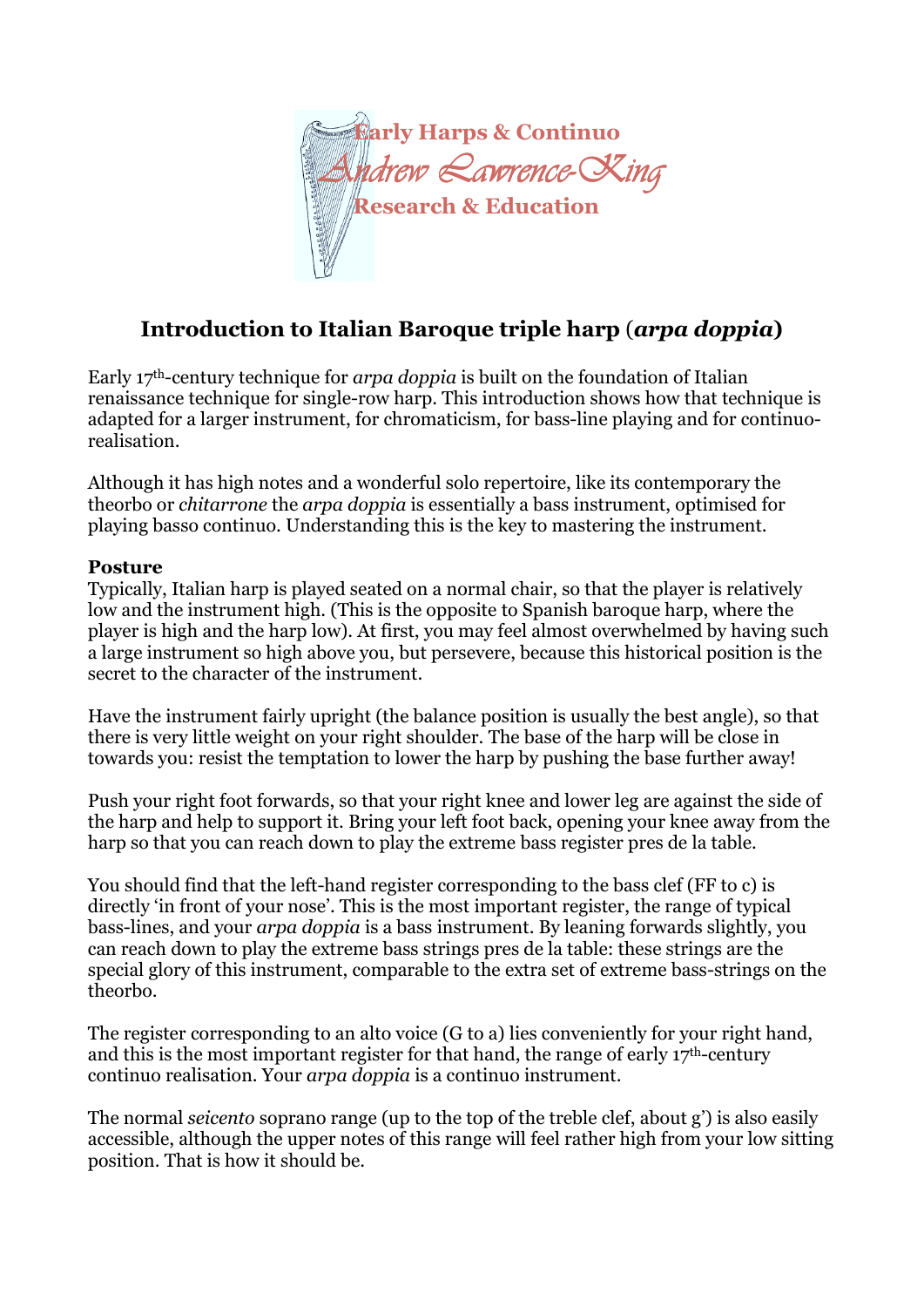Some virtuoso solo pieces call for the very high register of the *arpa doppia,* up to d". These are advanced pieces, and such high notes are needed very seldom. To start with, do not worry about this extreme register, and certainly do not change your basic sitting position, nor the angle of the harp for the sake of these few high notes that are hardly ever needed! Your *arpa doppia* is at heart a bass, continuo-playing instrument!

If your *arpa doppia* is relatively small (shorter than you are), then you might even need to use a small box or stool to raise it off the floor, in order to achieve the optimum position for the bass register, continuo-playing and most solos.

Zampieri's portrait of King David with a large *arpa doppia* (see below) shows how the instrument is significantly higher even than this big man. The top strings are well above and behind the player.

Period posture (look at paintings of Kings seated in majesty) with one foot (for harpists, the left) drawn back, and the other foot forwards to display an elegantly bent leg is historically appropriate and practically effective.

# **Hand shape**

As for any early harp, your hand should be relaxed with the fingers gently curved. Make an O-shape with your thumb and index, the other fingers imitate the curve of the index. Now open out that O-shape, just enough that you can shake hands with yourself (gently). This gives you the basic starting position for your fingers.

For Italian harp, the feeling is that you are low, and the instrument is high. Rest the 'heel' of your hands firmly on the soundboard, and relax your elbows so they hang naturally. This will position your fingers low down on the strings, fairly close to the soundboard, a position a modern harpist might label 'pres de la table'. For *arpa* doppia, this is the normal playing position, producing a clear, strong sound, especially in the bass.

Surviving triple harps show marks on the soundboard where the player's hands have rested. Theorbos have similar marks, proving that the strings were plucked very close to the bridge, corresponding to this pres de la table position on the harp. Harpsichords also pluck the strings close to the bridge.

For a more intense sound (e.g. for dissonances) bring your fingers even closer to the soundboard. For a sweeter sound (e.g. for resolutions) move your fingers slightly away from the soundboard.

When necessary, the thumb crosses under the fingers. (This is the opposite to Spanish baroque harp and modern playing, where the thumb crosses over the fingers.) A slow finger-stroke with steady pressure and maximum range of motion will give the best sound.

# **Repertoire**

Although there is a significant repertoire of music specially composed for harp, period sources are unanimous that harpists played the same repertoire as lute-family and keyboard-family instruments: ensemble music and continuo, transcriptions of vocal music, dance-music, toccatas and polyphonic fantasias. It is utterly appropriate to borrow music from keyboard and lute sources.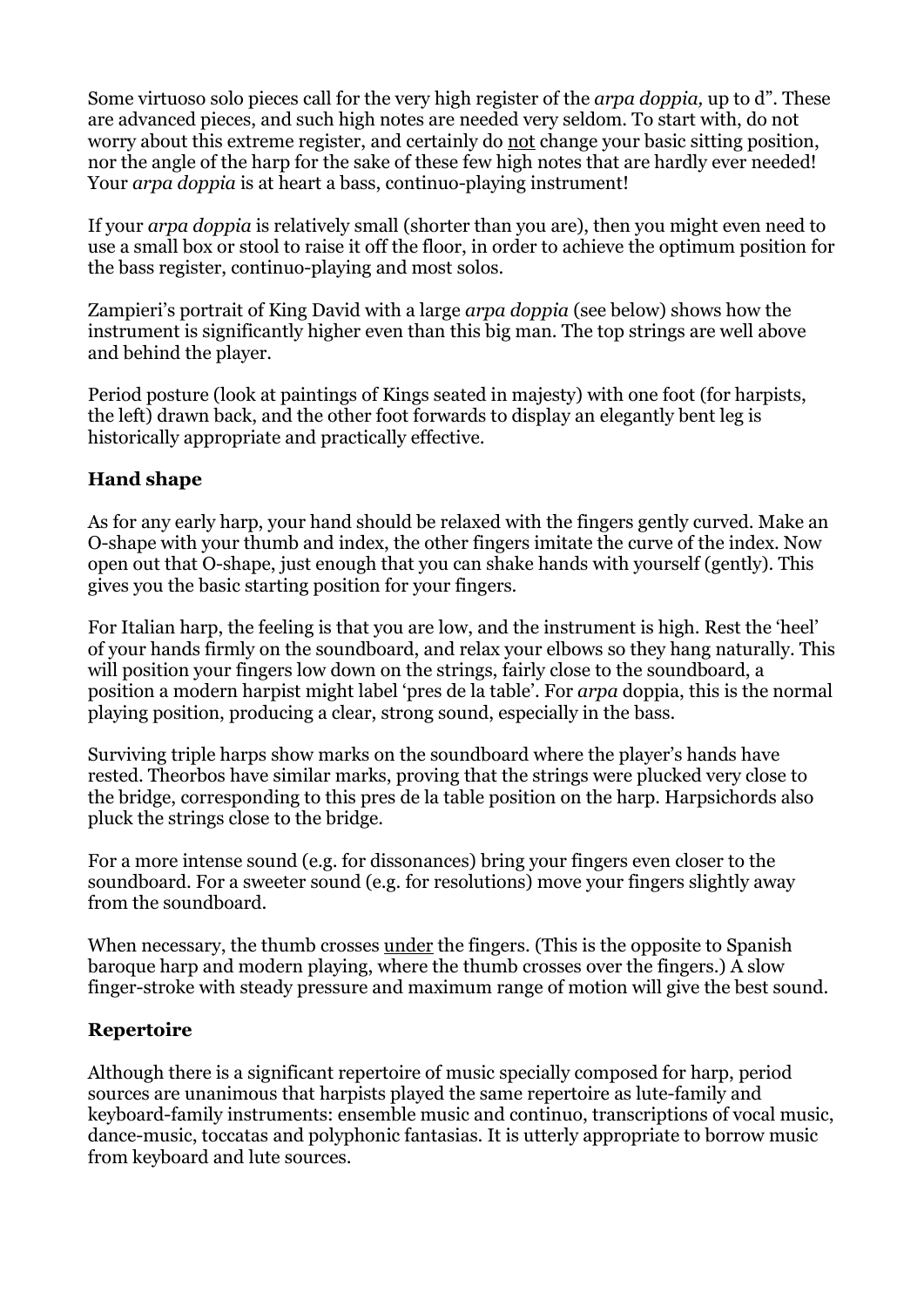# **Chromatics**

Play chromatics by pushing a finger (or thumb) between two diatonic strings to reach the chromatic string in the other row, beyond. Rest that finger on the neighbouring diatonic string (so that string cannot sound by mistake) and curl your finger around it to play the chromatic string in the next row, leaving your finger 'inside' after playing. Retrieve the finger afterwards.

Sometimes the hands can assist each other, for example by the left hand taking some awkward chromatics in the treble register, when it is not required for the bass.

# **More on hand and finger positions**

Don't lift the fingers high above the thumb: this is not necessary, and will make your hand tense. The starting point for the tip of the thumb is very close to the tip of the index finger. Thumb and finger strokes pass fairly close to one another, but in different directions. The thumb moves under the fingers and into the hand, the fingers wrap around the thumb.

Avoid also the opposite problem, where the thumb strikes directly onto the index finger: inhibiting the movement of the thumb in this way will ruin tone-production.

# **Fingering**

The basic principles are those of renaissance music. Thumb (1) and middle finger (3) are Good, index (2) is Bad. The patterns for scales alternate Good and Bad fingers to produce a "dooby-dooby-doo" effect.

| Upwards scale: | 3232321 (prepare two fingers at a time)                           |
|----------------|-------------------------------------------------------------------|
|                | Downwards scale: 1212123 (passing the thumb underneath the index) |

# **Set-up**

Your *arpa doppia* will be easier to play if you set up the strings to maximise the separation between the rows. You can do this by adjusting how the strings are wound on the tuning pegs. The crucial separation is between left-hand row and middle row in the bass register: second priority is between right-hand row and middle row in the treble register.

This gives more space for fingers as you play in the middle row. This in turns makes it easier to play the chromatics, and allows louder playing.

# **Bass Lines**

I use and teach an adapted technique (modelled on theorbo-playing) for bass-lines, using thumb and index finger only, and with sophisticated control of damping, in order to play loud, clear bass-lines. As you play a note, damp the previous note immediately for normal legato; damp earlier for staccato, damp later for over-legato.

Make sure to create the effect of Good and Bad notes, even with this special bass-line fingering.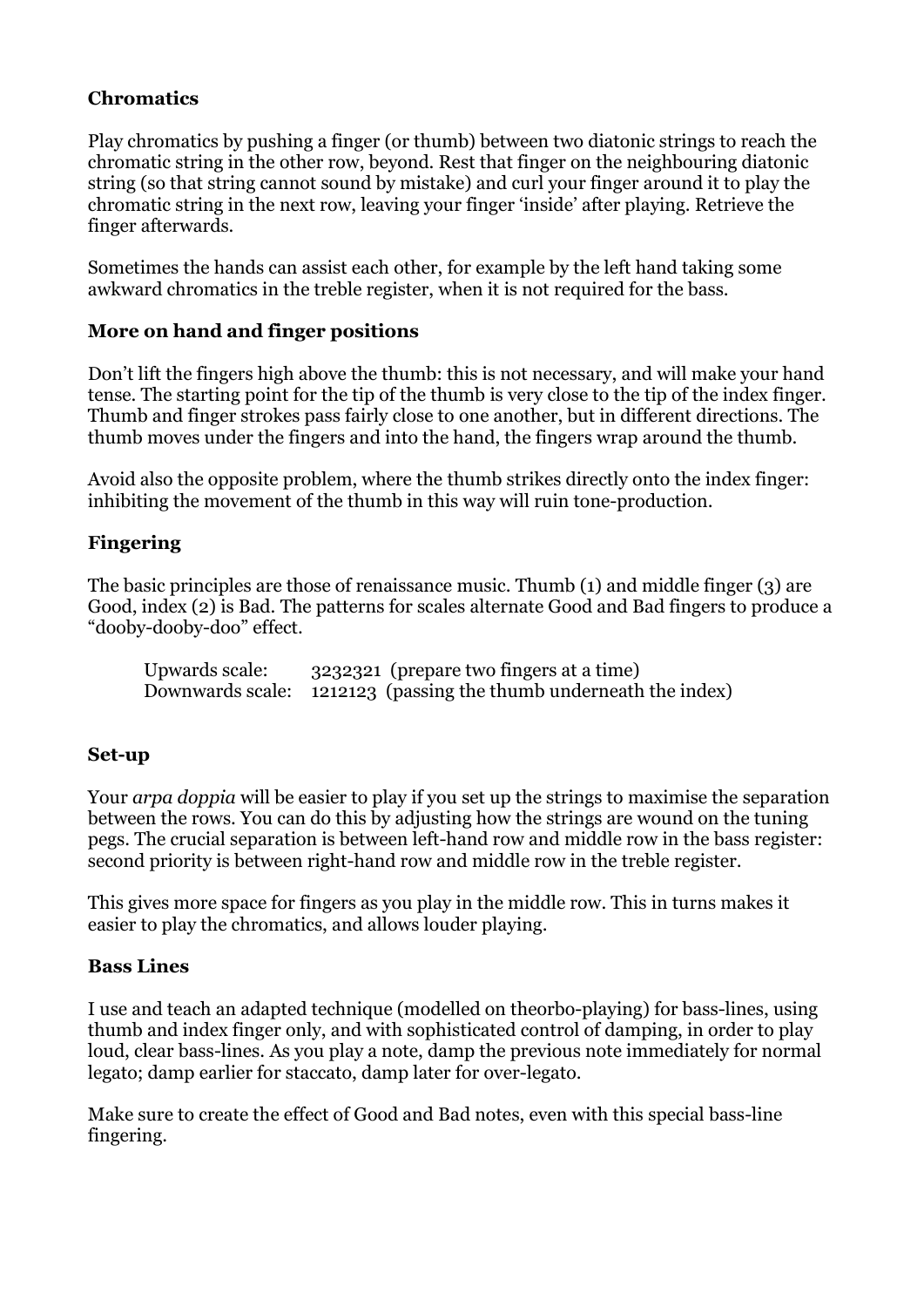# **Continuo**

To start with, find the most effective chord-shapes, with three notes in each hand. In early  $17<sup>th</sup>$ -century Italian music, the right hand should not rise above "tuning-A" (ie A440, A465) or whatever), so as not to compete with the solo part.

Practise major & minor chords, Perfect cadences (4 3) and Phrygian cadences (7 6) in all possible tonalities.

Cadences imply not only certain harmonies, but also the rhythmic pattern of Good joined to Bad – you will find the same pattern in the word-accentuation of the text you are accompanying. Contrary to most modern performances that slow down at cadences, Caccini (1601) makes it clear that the soloist's ornaments on the Good penultimate syllable should speed up and run without hesitation into the unaccented final syllable.

Rhythm is an essential ingredient of continuo-playing. Practise with a metronome at about minim (half note)  $= 60$ .

Minims in the bass should be realised with chords that are alternately Good and Bad. For a Good chord, make a quick arpeggio with both hands simultaneously, on (no before) the beat: the arpeggio should be so tight that individual notes cannot be discerned. Sustain the sound as long as possible. For a Bad chord, play fewer notes without arpeggio and damp the sound early.

Crotchets (quarter-notes) in the bass should usually be alternately with realisation (on the beat) and without (off beat). So the right hand still plays Good and Bad minims, whilst the left hand moves in crotchets.

Semibreves (whole notes) in the bass can be filled out with a shapely upward arpeggio. Play a low bass-note, pres de la table with index finger, on the beat. Finish with an alto-range note on the second minim beat. Fill out the sound between these two rhythmic points with an arpeggio that makes a crescendo and increases in speed. This corresponds to Kapsberger description for the theorbo of the *arpeggio commune*: the normal or 'default' arpeggio.

Three of the earliest treatises on continuo-playing give a good overall picture of the period aesthetic. Viadana (1602) gives basic instructions for accompanying; Bianciardi (1607) shows typical harmonic progressions two chords at a time, looking at the way the bass moves from one note to the next; Aggazzari (1607) describes the role of the *arpa doppia* in relation to other continuo instruments.

The most closely related instrument is the theorbo/chitarrone. Model your continuoplaying on theorbo, as well as (indeed, more than) on keyboard instruments.

The composers of the first 'operas' – Cavalieri (*Anima e Corpo*), Peri *(Euridice*), and Monteverdi (*Orfeo*) – insist that continuo for recitative should be simple and without ornamentation. Concentrate on rhythm and the meaning of the words. As Caccini writes in *Le Nuove Musiche* (1601), the priorities are "Text, Rhythm and (last of all) Sound, and not the other way around!".

Andrew Lawrence-King

For more information and videos about Early Harps go to **TheHarpConsort.com**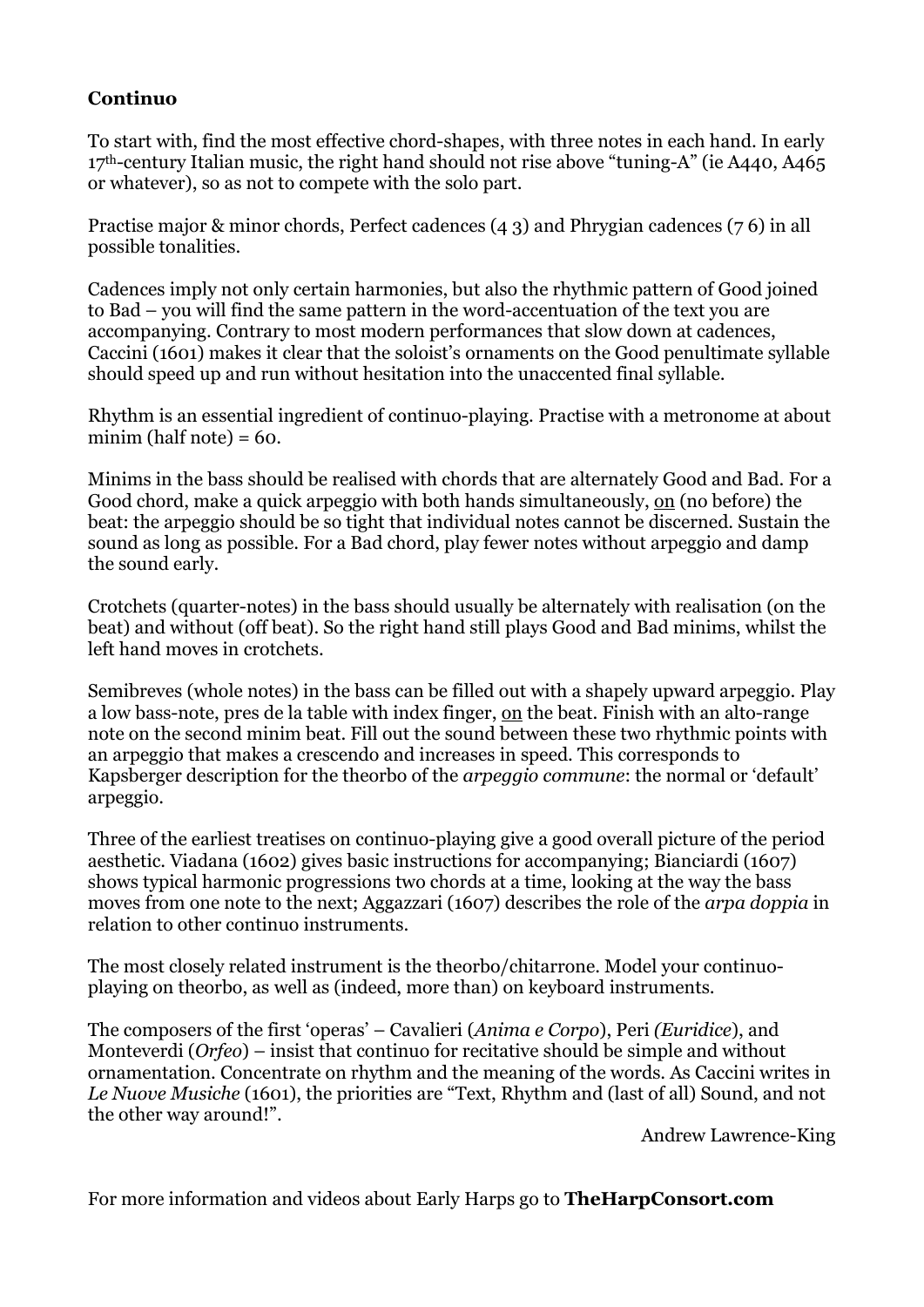